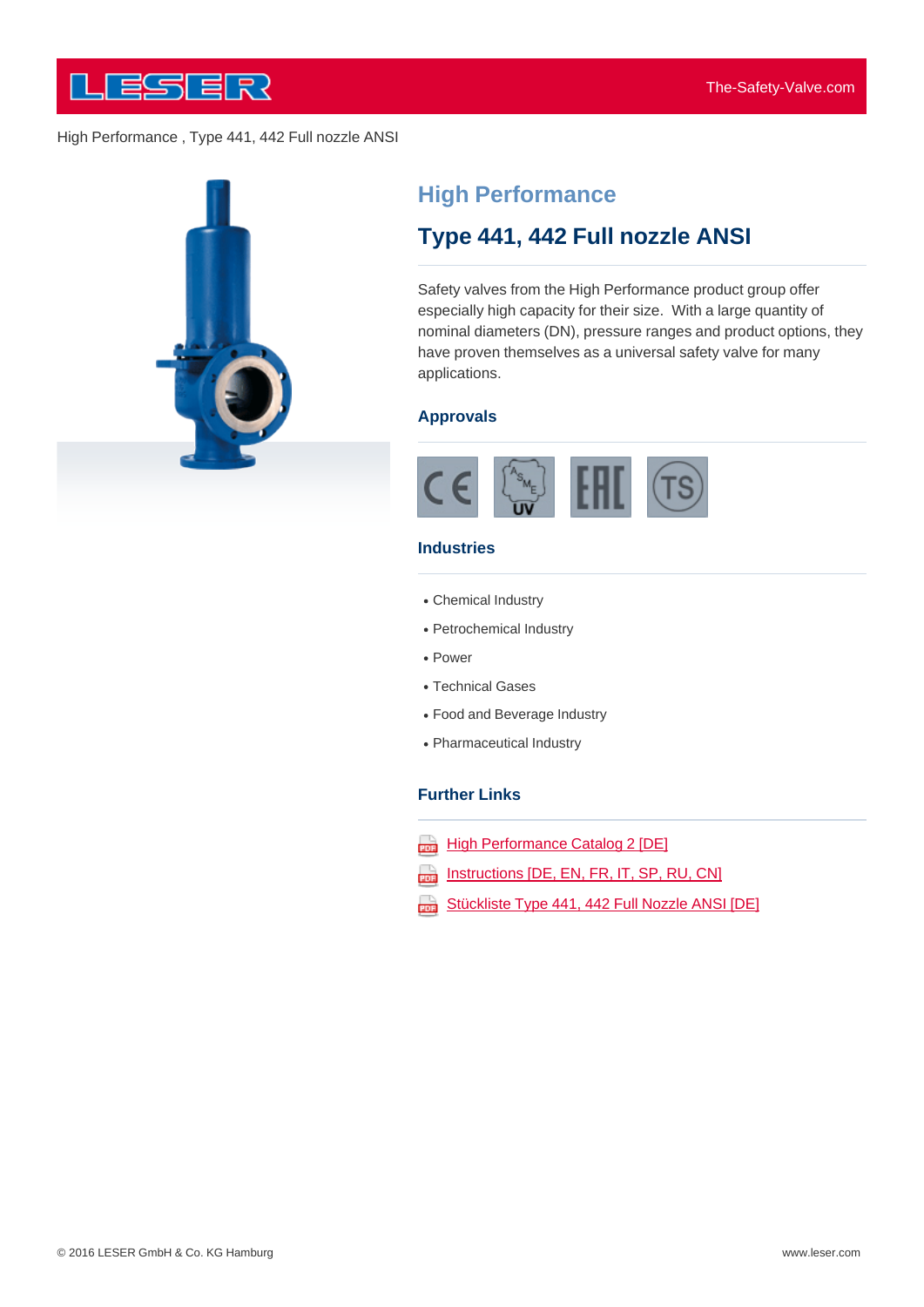

#### **Datasheet**

| <b>Product info</b>           | <b>Metric unit</b>                                                                         | <b>US unit</b>                                                                             |
|-------------------------------|--------------------------------------------------------------------------------------------|--------------------------------------------------------------------------------------------|
| Key feature                   | Nozzle                                                                                     | Nozzle                                                                                     |
| Nominal<br>diameter inlet     | DN 25 - DN 100                                                                             | $1" - 4"$                                                                                  |
| Nominal<br>diameter outlet    |                                                                                            |                                                                                            |
| Pressure                      |                                                                                            |                                                                                            |
| Actual orifice<br>diameter d0 | 23 - 92 mm                                                                                 | $0.91 - 3.62$ in                                                                           |
| Actual orifice<br>area A0     | $416 - 6648$ mm <sup>2</sup>                                                               | 0,644 - 10,304 in <sup>2</sup>                                                             |
| Pressure                      | $0,1 - 51$ bar                                                                             | 1,5 - 740 psig                                                                             |
| Flange rating<br>inlet        | CL150 - CL300                                                                              | CL150 - CL300                                                                              |
| Temperature<br>acc. to DIN EN | -270 to 450 $^{\circ}$ C                                                                   | -454 to 842 °F                                                                             |
| Temperature<br>acc. to ASME   | -268 to 538 °C                                                                             | -450 to 1000 °F                                                                            |
| Body material                 | 1.0619, 1.4408                                                                             | SA 216 WCB, SA 351 CF8M                                                                    |
| <b>KUB-Materials</b>          |                                                                                            |                                                                                            |
| Valve<br>connection           | Flange acc. to<br><b>ASME B 16.5</b><br><b>JIS 2220</b>                                    | Flange acc. to<br><b>ASME B 16.5</b><br><b>JIS 2220</b>                                    |
| <b>Bellows</b>                | Stainless steel and elastomer                                                              | Stainless steel and elastomer                                                              |
| Type of loading               | <b>Spring loaded</b>                                                                       | Spring loaded                                                                              |
| Approvals                     | PED/DIN EN ISO 4126-1, PED/AD 2000-Merkblatt A2,<br>ASME Sec. VIII Div. 1, CRN, AQSIQ, EAC | PED/DIN EN ISO 4126-1, PED/AD 2000-Merkblatt A2,<br>ASME Sec. VIII Div. 1, CRN, AQSIQ, EAC |
| Specials                      |                                                                                            |                                                                                            |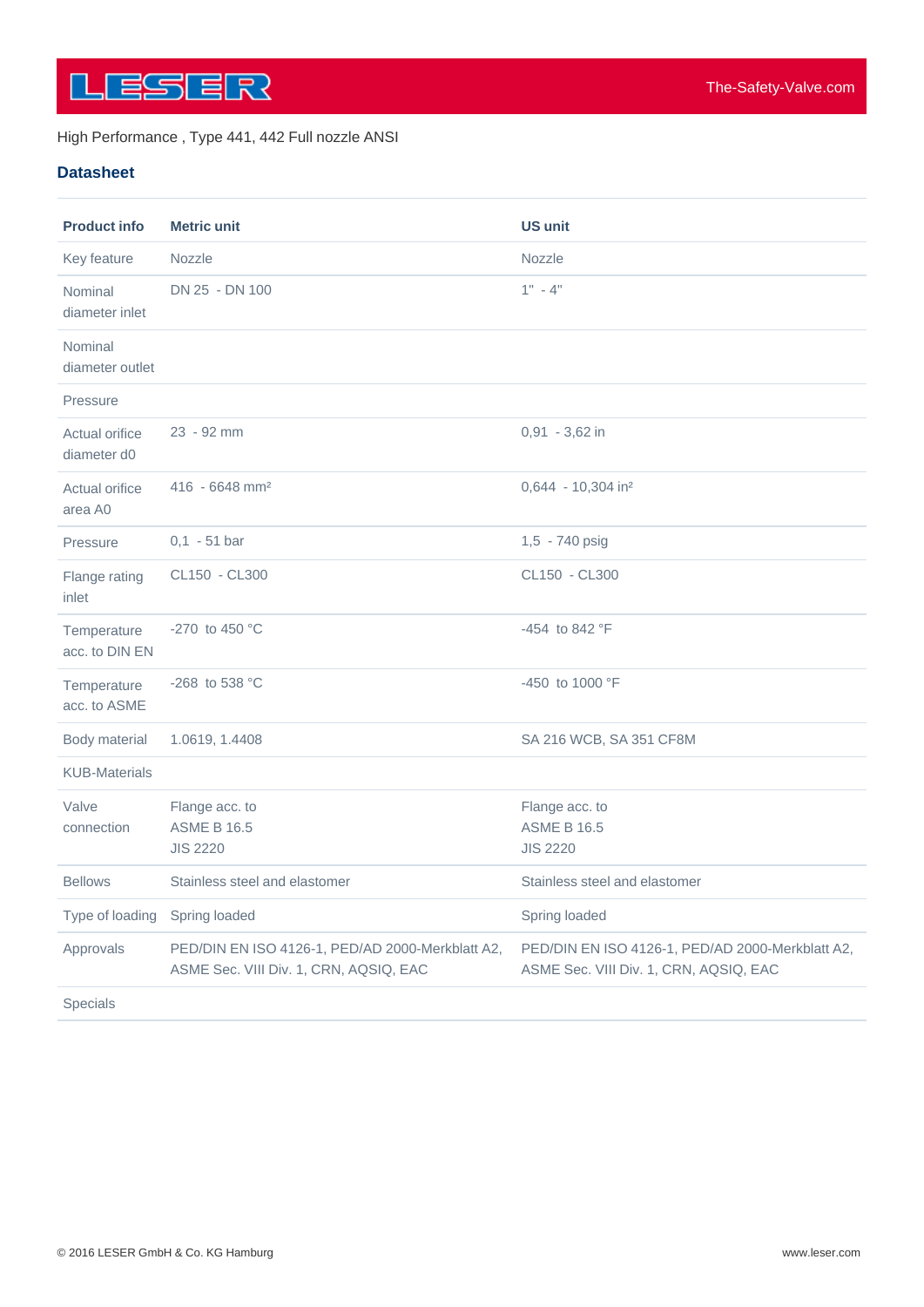## **Options**

| <b>Feature</b>  |                                                              | <b>Option Code</b> |
|-----------------|--------------------------------------------------------------|--------------------|
| Disc            | Metal sealing, with detachable lifting aid                   | J26                |
|                 | Metal sealing, bull-race                                     | J24                |
|                 | Metal sealing, 1.4404                                        | L44                |
|                 | Metal sealing, 1.4404 stellited                              | J25                |
|                 | With soft sealing O-ring CR "K"                              | J21                |
|                 | With soft sealing O-ring EPDM "D"                            | J22                |
|                 | With soft sealing O-ring FKM "L"                             | J23                |
|                 | With soft sealing O-ring FFKM "C"                            | J20                |
|                 | With soft sealing plate SP "T"                               | J49                |
|                 | With soft sealing plate PCTFE "G"                            | J48                |
|                 | With soft sealing platePTFE "A"                              | J44                |
| Seat/nozzle     | Stellited sealing surface/nozzle                             | L62                |
| <b>Bellows</b>  | Balanced bellows with closed bonnet                          | J78                |
|                 | Balanced bellows with open bonnet                            | <b>J68</b>         |
|                 | Balanced bellows for low set pressures with<br>closed bonnet | J78J63             |
|                 | Balanced bellows for low set pressures with                  | J68J63             |
|                 | open bonnet                                                  |                    |
|                 | Balanced bellows with special material                       | J81S15             |
|                 | Hastelloy<br>Balanced bellows with special material          | J83S15             |
|                 | <b>INCONEL</b>                                               |                    |
|                 | Elastomer bellows EPDM                                       | <b>J79</b>         |
|                 | Elastomer bellows NBR                                        | <b>J87</b>         |
| Caps and levers | Screwed cap H2                                               |                    |
|                 | Screwed plain lever H3                                       |                    |
|                 | Screwed packed lever H4                                      |                    |
| Spring          | Spring, heat resistant                                       | X01                |
|                 | Spring, corrosive resistant 1.4310                           | X04                |
|                 | Spring, INCONEL X-750                                        | X08 (on request)   |
| Test gag        | For cap H2 (H1)                                              | J70                |
|                 | For lever H4 (H6)                                            | <b>J69</b>         |
| <b>Bonnet</b>   | Closed                                                       |                    |
|                 | Open                                                         |                    |
| Heating jacket  |                                                              |                    |
| Lift indicator  | For lifting device H4 (H6)                                   | J39J93             |
| Lift stopper    | Ring                                                         | J51                |
|                 | Actuate screw H2                                             | J52                |
|                 | Actuate screw H4                                             | J50                |
| Drain hole      | G1/4"                                                        | J18                |
|                 | G1/2"                                                        | J19                |